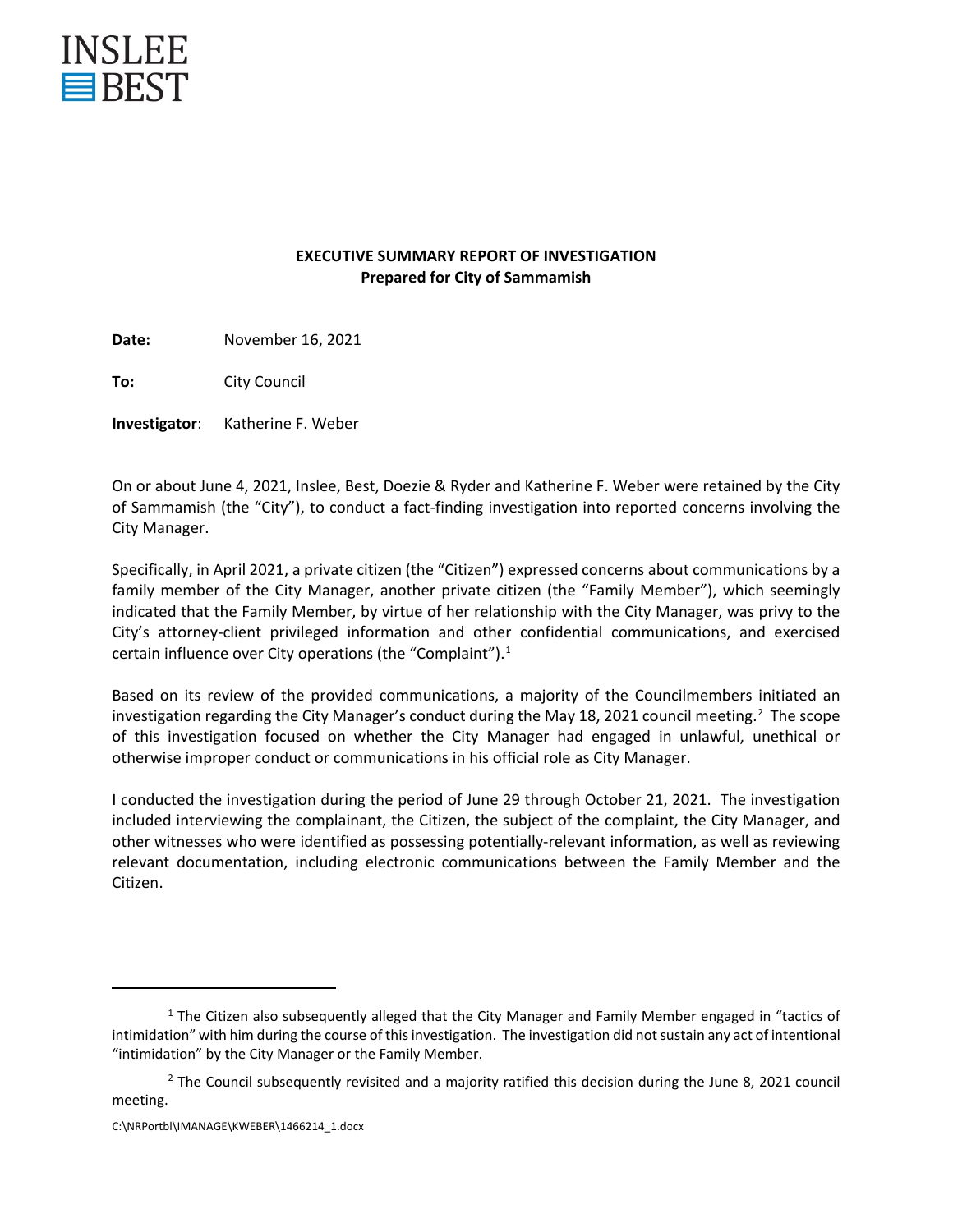This report is an executive summary report only and is not intended to be a comprehensive or detailed recitation of all the information that was collected, reviewed and considered as part of the investigation.<sup>3</sup> The findings and conclusions set forth in this report are based on the entirety of the record considered by the investigator and are not limited to the factual information contained in this report. The findings are based on a preponderance of the evidence, which means that based on the credible evidence gathered during the investigation, it is "more likely than not" that a particular event occurred or did not occur as alleged.

Finally, although this report includes the investigator's interpretation of certain standards and policies, as applied to the facts, this report is not intended to provide any legal conclusion or offer any legal advice and should not be construed as such.

## **SUMMARY OF FINDINGS**

A review of the electronic communications between the Citizen and the Family Member flagged certain communications that raised questions/concerns involving (i) breach of the City's attorney-client communications; (ii) the Family Member's access, through the City Manager, to confidential and/or otherwise non-public City information; and (iii) the Family Member's "inside involvement" with, and influence over, City operations by virtue of her relationship with the City Manager.

#### I. Attorney-Client Communications

The record revealed that the Citizen and the Family Member had multiple conversations regarding the City's legal disputes. Some of these conversations suggested that the Family Member was privy to the City's attorney-client privileged information and communications with respect to these disputes.

While the above-referenced topics have been widely discussed in the public forum, the weight of the evidence supports a finding that, by virtue of her familial relationship and living arrangement with the City Manager, the Family Member was privy to certain attorney-client communications between the City Manager, the City's attorney and, in some cases, other City staff, with respect to these issues.

The Family Member acknowledged that she would sometimes "listen in" on the City Manager's business conversations when these occurred at her residence; the evidence indicates that this "eavesdropping" included communications with the City's attorney, which the Family Member knew (or reasonably should have known) to be protected by the attorney-client and work product privileges.

It is clear that the Family Member not only listened to the conversations between the City Manager and the City's attorney (and, in some cases, other staff members), but that she passed the information she

<sup>3</sup> In light of the underlying allegations of potential disclosure and/or failure to protect privileged attorneyclient communications, work product and/or otherwise confidential information without proper authorization by the City, this Executive Summary Report has been prepared in a manner to reflect the City's request that confidentiality of such information be preserved.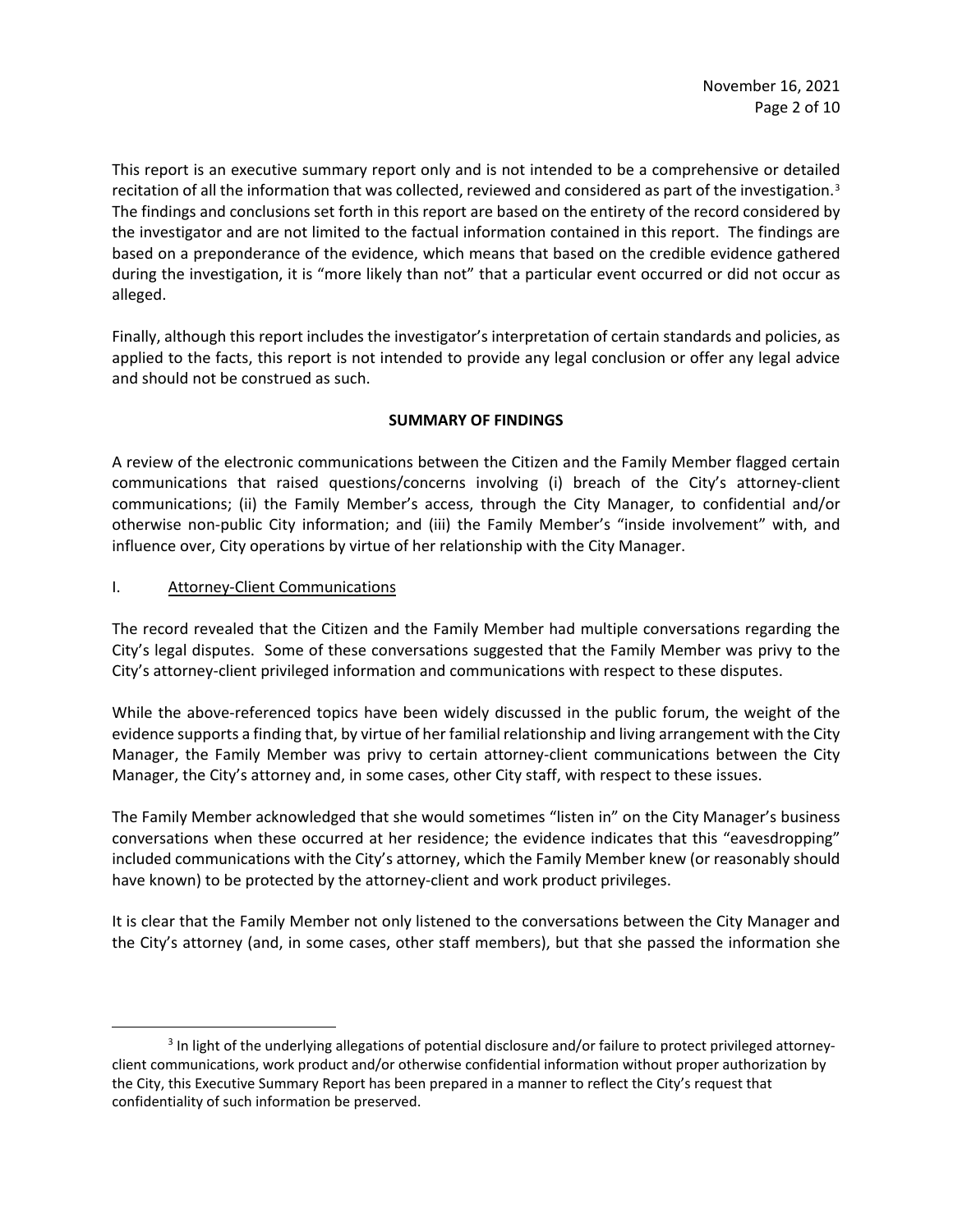gleaned from these conversations on to the Citizen, <sup>4</sup> who, in addition to being politically active and wanting to advance certain interests in the community, is also a prolific blogger for the Sammamish Comment.

While it appears clear that the Family Member gained information—including some privileged attorneyclient communications and work product—by listening to the City Manager's work conversations, it is unclear as to whether the City Manager affirmatively shared this sensitive information with the Family Member. The Family Member says not. However, the City Manager conceded that it was possible that he may have shared some information while "venting to" or having "dinner table conversation with" a trusted family member.

In this respect, there is no direct evidence that the City Manager breached the City's attorney-client and work product privileges by actively disclosing privileged information to the Family Member; however, the evidence indicates that the City Manager and the Family Member are close, that the Family Member is highly active and interested in City politics and operations, and that the City Manager thinks highly of and trusts his Family Member's knowledge and expertise. Based on these circumstances, and the record itself, the investigator cannot definitively rule out the possibility that the City Manager's and the Family Member's conversations regarding City business (which appear to have been extensive) included the disclosure of privileged information. The evidence is inconclusive in this regard.

However, based on the entirety of the evidence, one may reasonably conclude that on certain occasions the City Manager failed to adequately safeguard the City's protected and privileged information. The record revealed at least three conversations between the City Manager and the City's attorney that were admittedly overheard by the Family Member. I credit the City Manager's report that he was not aware that his Family Member was actively listening to his conversations and did not know that she was passing these on to the Citizen. However, the majority of the confirmed overheard conversations appear to have occurred under "close quarters" circumstances in which the City Manager should have appreciated the probability of these being overheard. Additionally, knowing the Family Member as he does, the City Manager could have anticipated that her interest would likely be piqued by his legal conversations.

It appears that the City Manager could have been more circumspect and cautious in discussing and working on legal matters around the Family Member.

#### II. Other Confidential and/or Non-Public Information

the Citizen's and the Family Member's conversations further raised concerns regarding the Family Member's access, via the City Manager, to other confidential and/or non-public City information.

<sup>&</sup>lt;sup>4</sup> The Family Member indicated that she felt coerced to do so because she was fearful of the Citizen. However, the record tends to contradict this assertion and suggests that the Family Member and the Citizen were on friendly terms.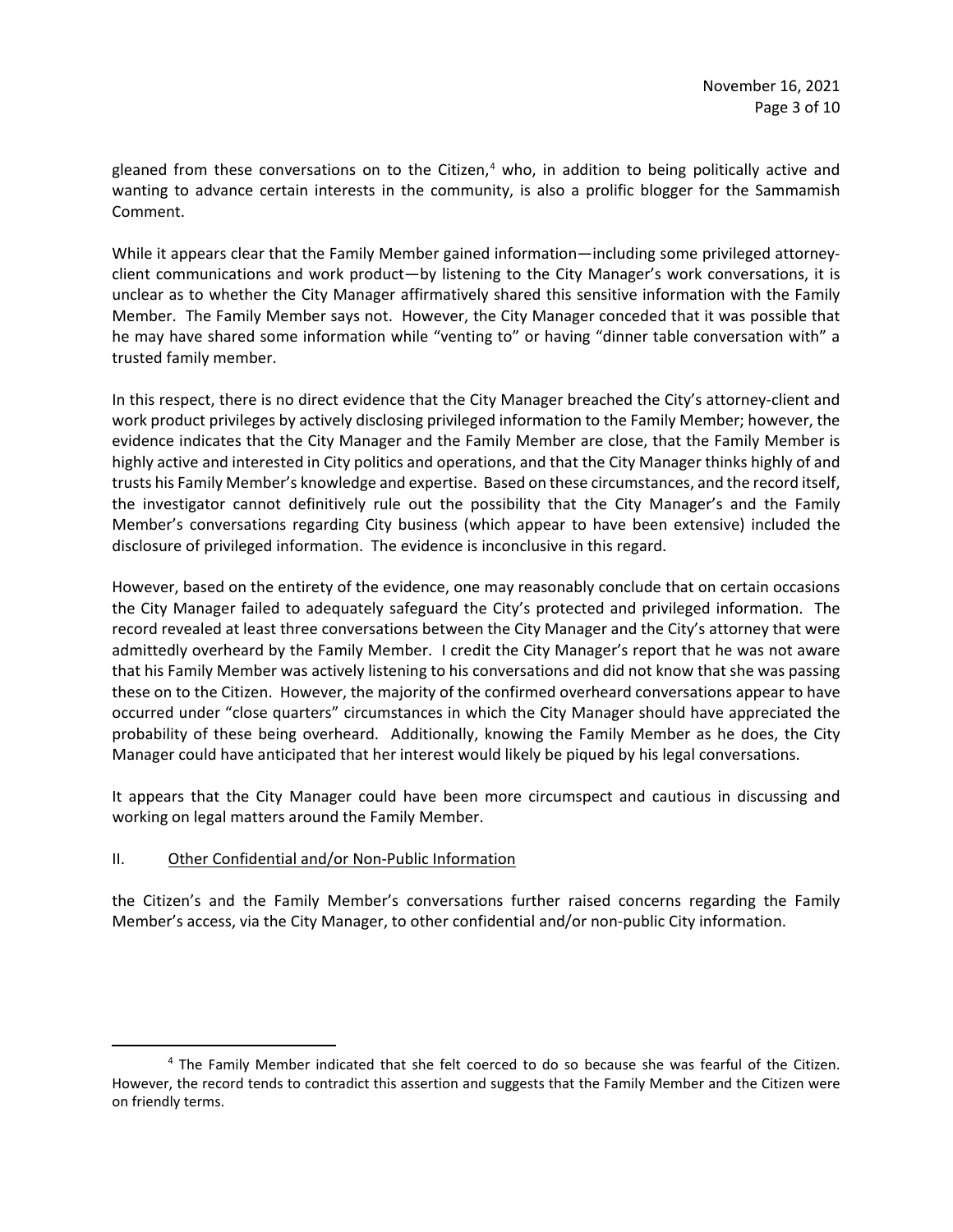#### A. *Conversations with Councilmembers*

The record indicated that, in addition to conversations between the City Manager and the City's Attorney, the Family Member also listened to conversations between the City Manager and individual Councilmembers regarding City business.

The Family Member admitted that she would sometimes listen to the City Manager's work conversations. The record, in which the Family Member expressly stated that she was listening to certain conversations, confirmed this.

These conversations included the City Manager's communications with various Councilmembers. Each of the Councilmembers interviewed indicated that they were unaware that the Family Member was listening to their conversations with the City Manager.

It is undisputed that the Family Member listened to various conversations between the City Manager and Councilmembers while the City Manager lived with the Family Member and/or was otherwise in her presence. The Family Member indicated that she saw nothing wrong with this based on her assessment that Councilmembers have voluntarily provided her information over the years.

The telephone conversations between the City Manager and Councilmembers were nonpublic, and in some cases, confidential communications. Notably, members of the public in general are not in a position to access the City Manager and listen to his nonpublic communications with others. In this respect, one may reasonably conclude that the Family Member had access to information, by virtue of her relationship with the City Manager, that was not readily available to the public as a whole and in some cases was confidential.

The evidence further suggests that the Family Member was imminently interested in the City Manager's work conversations, and that she not only listened to these but also used and/or shared this information.

However, the weight of the evidence suggests that the City Manager was not aware that the Family Member was actively listening to his conversations and/or repeating these conversations. In this respect, although the City Manager arguably could have been more diligent in protecting these conversations from the Family Member's ears, there is a lack of evidence that the City Manager affirmatively disclosed these non-public and/or confidential communications to the Family Member. However, given comments by the Family Member, including one in which the City Manager was reportedly "laughing" with her about his conversation with one councilmember, the possibility that the City Manager shared with the Family Member his conversations with Councilmembers could not be definitively ruled out.

# B. *Communications with, or about, City Staff/Consultants*

The record indicated that the City Manager would sometimes share his conversations with City staff with the Family Member, "vent" to the Family Member about City personnel and consultants, and share his candid (and often negative) assessments of staff performance. In this respect, it appears that the City Manager shared with someone outside the organization what may objectively characterized as "personnel information" which also would be considered non-public personnel information, and potentially embarrassing information if made public.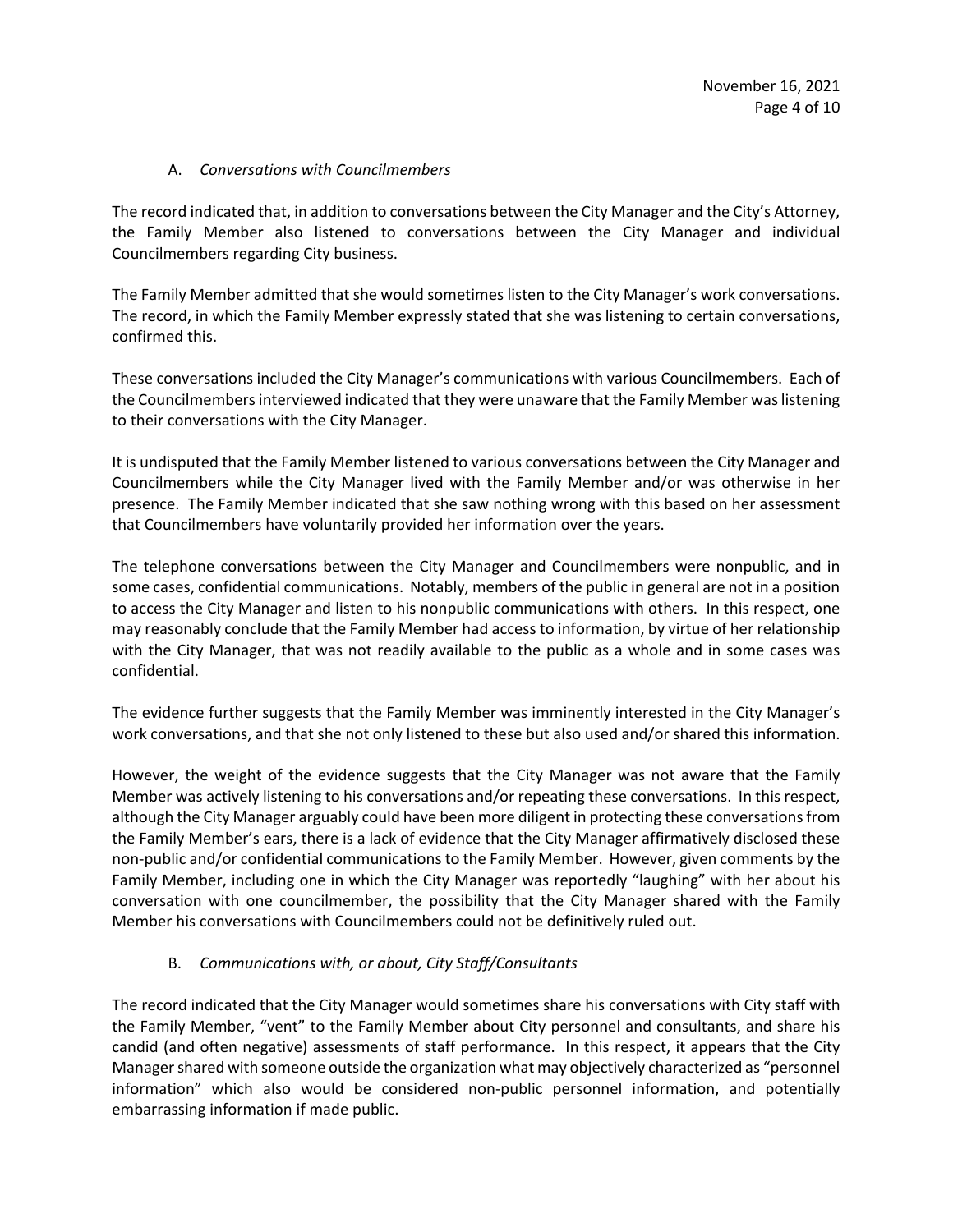Again, I credit the City Manager's assertion that he didn't know that the Family Member was passing on his comments. However, given the Family Member's political interests, objectives and activities, it is unclear whether the City Manager was indifferent to the possibility that information he provided to the Family Member would be shared/used by her, or if he erroneously assumed she would keep it confidential. In either case, the Family Member's publication of the City Manager's comments to her had the potential to compromise the City's interests and negatively impact affected staff.

## III. "Inside" Information and Influence

Some communications between the Citizen and the Family Member raised concerns that the Family Member may be privy to "inside" information and/or exert "inside" influence with respect to City operations.

# A. *Knowledge Regarding Public Records Requests*

The record included statements by the Family Member in which she suggested that the City Manager was encouraging preferential treatment with respect to public records requests ("PRR's").

The evidence is inconclusive as to what, if anything, the City Managertold the Family Member with respect to PRR's. The City Manager and (now) the Family Member deny that they had any such conversation. Furthermore, I credit the City Manager's assertion that he did not direct that a citizen receive preferential treatment with respect to PRR's (and that the citizen accused him of the opposite). It is possible that the Family Member was "embellishing" with respect to these statements. However, the Family Member's communications speak for themselves and could not be definitively discounted.

# B. *Influence and Involvement in City Work Product*

The record objectively gives the impression that, on at least one occasion, the Family Member provided the City Manager information under circumstances that she deemed most favorable to elicit the emotion/reaction/response she wanted, in an effort to influence (or manipulate) the City Manager's opinions, impressions and/or decisions on that topic. Given the entirety of the Family Member's comments, it cannot be ruled out that the Family Member may have done this on more than one occasion.

The record excerpts to this effect further evidence that the City Manager and the Family Member had long conversations, and likely in-depth conversations about City matters. It is clear that the City Manager values the Family Member's knowledge and expertise, and it appears likely that he has been receptive to her perspectives, opinions and/or suggestions. The Family Member's comments further suggest that the City Manager shared and/or developed with the Family Member an "angle" (strategy) with respect to a City matter that he otherwise did not want disclosed or made public, and that this "angle" was based, in part, on "insight" the Family Member had from her husband.

The evidence further suggests that the City Manager has requested and/or received from the Family Member work product relating to City matters and/or the performance of his duties. According to the Family Member's statements, the City Manager asked her for details relating to City matters, and requested that she compile applicable ordinances, certificates and videos and go through these with him.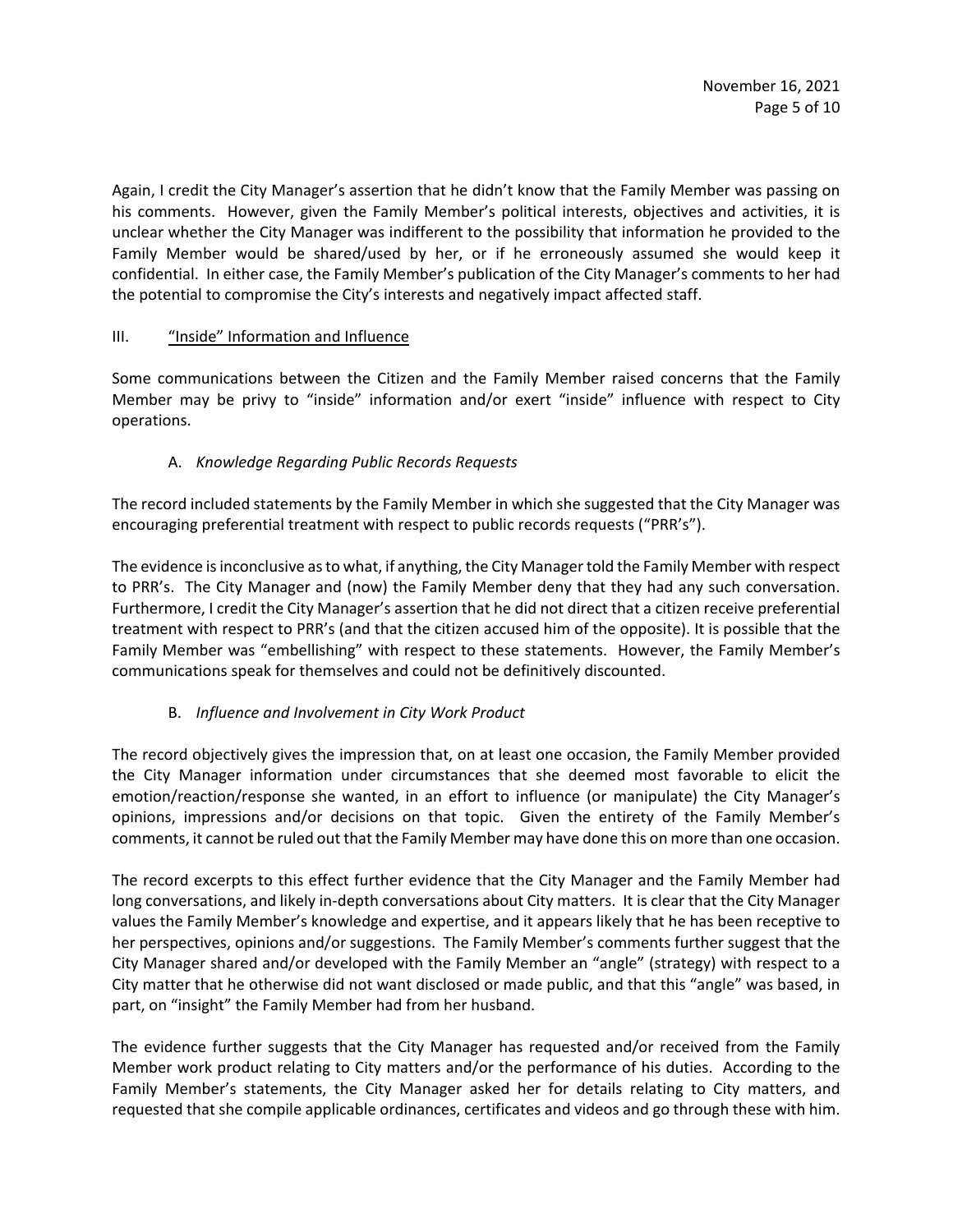The Family Member also indicated that she prepared a statement that she needed to go over with the City Manager—suggesting that this was for his benefit (or otherwise pertained to City business).

While it is again possible that the Family Member overstated her involvement in the City matters, the investigation confirmed that, at a minimum, the Family Member has prepared "email statements" for the City Manager, which were then sent to all City employees, with only minor edits, by the City Manager.

While it is clear that the Family Member has furnished the City information with "background," "context" and information pertaining to various City matters, and appears to have discussed these prolifically, the Family Member's actual "influence" over the City Manager, if any, could not be definitively qualified or quantified. However, it also could not be conclusively discounted.

## *C. "Inside" Information*

Certain record excerpts were notable as suggesting that the Family Member had "inside information" relating to City business.

First, the Family Member's comments highlighted what appeared to be the Family Member's efforts to influence and facilitate internal personnel complaints from City staff against a Councilmember. The Family Member purported to know that a City employee was "collecting" complaints about the Councilmember from specified employees, and what these complaints would assert. The Family Member referred to this as her "side project."

However, the evidence suggests that this is likely an example of "embellishment" from the Family Member. The employee referenced by the Family Member denied any knowledge of this or efforts regarding the same, and was reportedly shocked to hear of this. The record indicates that one employee did complain about a Councilmember around the time of this communication but this was the only staff complaint that materialized. Further, although the Family Member suggested that the City Manager was "generally aware" of the effort, there is no evidence that the City Manager was directly involved in the Family Member's "side project to ruin [a Councilmember]."

Second, the Family Member's comments suggested that the Family Member is privy to City communications and plans with respect to communications before these were published to the public. The Family Member referenced the City Manager's directions to City staff and seemed to know of communications with the City Attorney and the City's intended response to a PRR in advance.

In each of these cases, it is possible that the Family Member received this information from a source other than the City Manager. It is also possible that the Family Member "embellished" some of the information she provided to the Citizen. However, the City Manager acknowledged having "dinner table" conversations with the Family Member that may have included these topics. Additionally, some of the Family Member's communications reference the City Manager as the source of her information and appear to be contemporaneous.

At a minimum, the relevant excerpts may be reasonably interpreted as evidence that the Family Member has had a level of involvement/knowledge with respect to City operations that is unusual for a nonemployee, public citizen. This level of involvement/knowledge appears to at least in part stem from the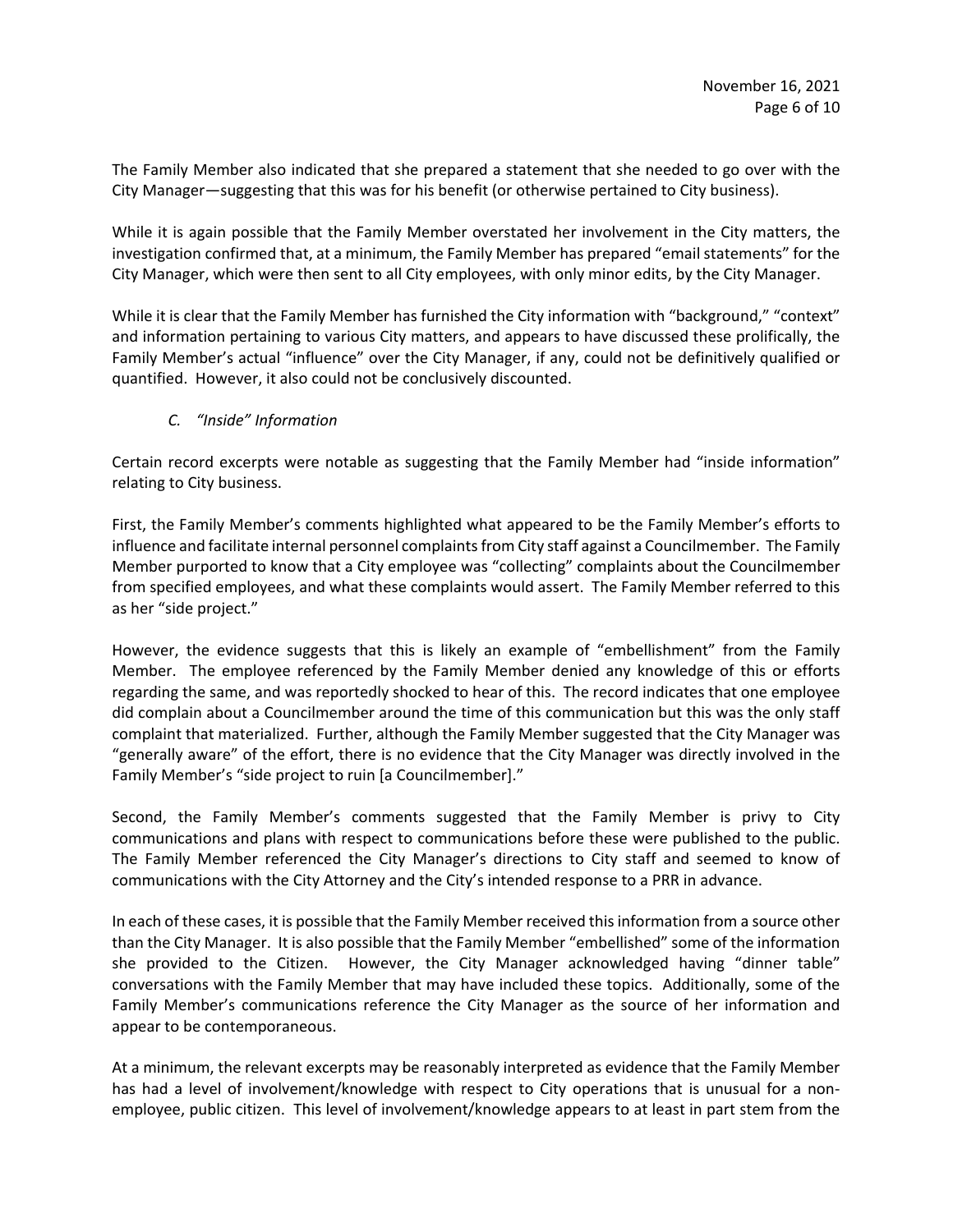Family Member's relationships with City staff, including (significantly, but perhaps not exclusively) the City Manager.

## IV. Analysis and Conclusions

The overall record supports a finding that the City Manager on certain occasions failed to effectively safeguard City attorney-client privileged communications, and that these communications were overheard and further disseminated by the City Manager's family member. It is the investigator's impression that the City Manager more likely than not did not affirmatively disclose privileged communications and/or work product to the Family Member (by specifically sharing this information with her); however, I cannot definitively rule out the possibility that this occurred (whether intentionally or in passing).

There is also evidence to support a finding that the City Manager on occasion "vented" to the Family Member about City information that may be reasonably characterized as confidential or otherwise nonpublic.

The evidence further indicates that by virtue of their relationship, prior living arrangement and ongoing close proximity, the Family Member had/has "access" to the City Manager, and to City information and operations, that other members of the public do not have. It appears that the Family Member was actively engaged in helping the City Manager understand City issues and historical context (from her point of view) and in formulating City strategy, positions/responses and work product; however, the extent of this engagement, and the "influence" The Family Member may have had in this regard, could not be conclusively quantified or qualified beyond that captured in the record.

The investigation confirmed that the Family Member was also involved in crafting general workplace communications on behalf of the City Manager. These communications do not appear to have included any sensitive information and may be reasonably described as relating more to "esprit de corps" within the City. However, these communications again suggest a level of "behind the scenes" conversations between the City Manager and the Family Member, relating to general City operations, and the Family Member's involvement in crafting messages for the City Manager.

The City Manager equated several of his conversations with the Family Member as being akin to conversations with his wife (and, thereby implicitly covered by a "spousal privilege"). However, even if such privilege existed, the Family Member arguably waived such privilege by repeating these conversations to a third party.<sup>5</sup>

The City Manager correctly pointed to the fact that it was the Family Member, and not him, who made information "public" or otherwise provided the subject representations and statements. However, given the Family Member's high level of interest in City politics and operations, the City Manager arguably may have reasonably anticipated that she would be interested in such information for her own use, in furthering her political objectives and agendas.

 $<sup>5</sup>$  As a private citizen, the Family Member would not be authorized to waive privilege on behalf of the City.</sup>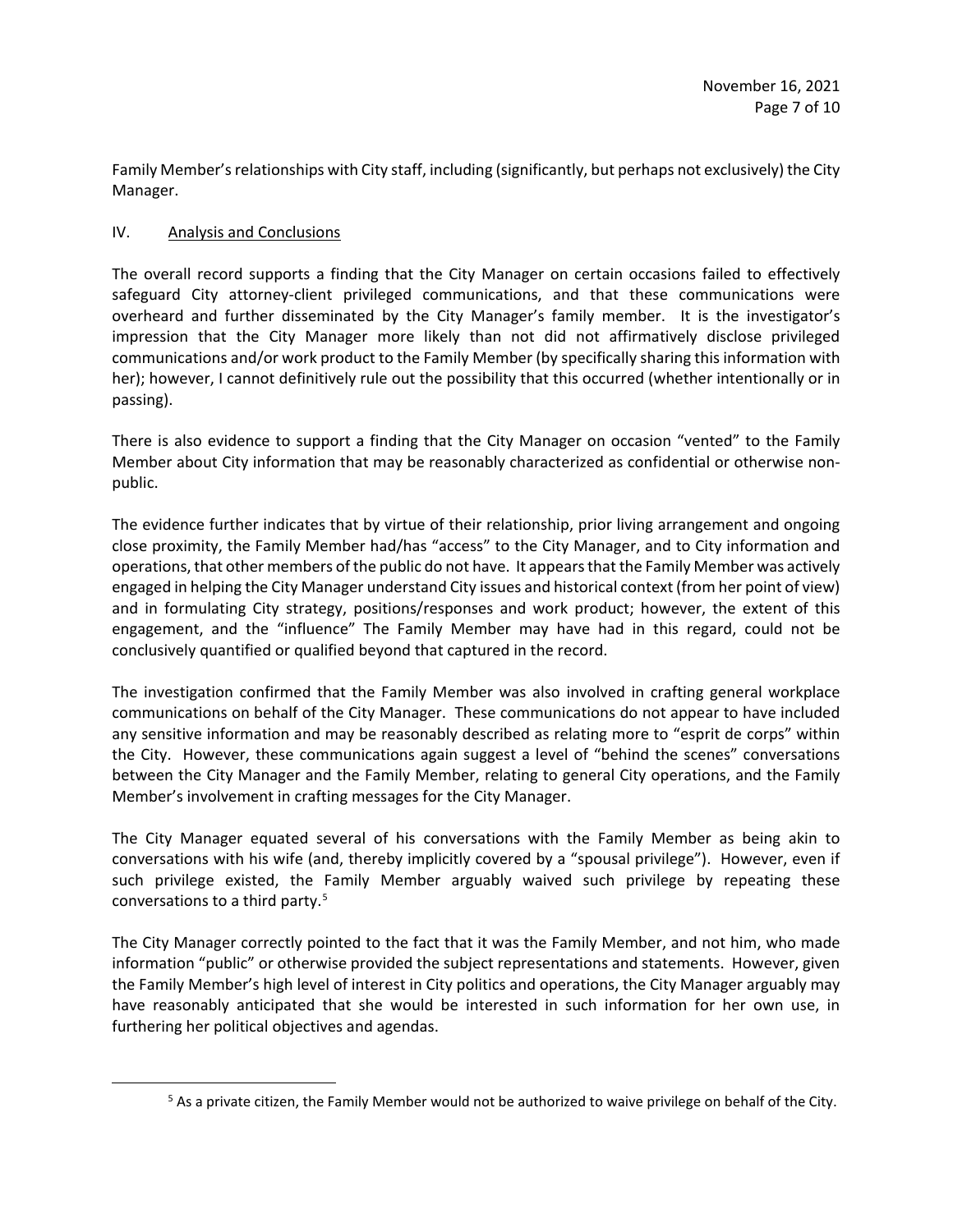There is insufficient evidence to support a finding that the Family Member has had "influence" over the City Manager with respect to certain City matters of significance, such as specific decisions and/or actions with respect to the hiring/firing of individuals and/or the orchestration/administration of personnel complaints. However, the Family Member's close involvement in City politics and operations and her ties with certain City staff, including but not limited to the City Manager, coupled with the Family Member's statements and representations such as the ones made to the Citizen, seemingly have the potential to at a minimum invite "appearance of fairness" and "nepotism" questions and concerns with respect to the City Manager's performance of his duties.

Against these general findings, the following potentially-applicable standards of conduct are considered:

# **A. CODE OF ETHICS FOR MUNICIPAL OFFICERS (excerpts)**

**RCW 42.23.070(4): Prohibited acts [of municipal officers]** No municipal officer may disclose confidential information gained by reason of the officer's position, nor may the officer otherwise use such information for his or her personal gain or benefit.

With respect to this code of ethics provision, there is no evidence that the City Manager used the City's confidential information for his personal gain or benefit. Rather, the only potentially-applicable standard is that subsection's prohibition against the disclosure of confidential information gained by reason of the officer's position. For purposes of this investigation, "disclose" is the operative term in considering this standard.<sup>6</sup>

As set forth above, while it appears that the Family Member was privy to certain attorney-client or work product privileged information and other information that may be reasonably construed as "confidential" by virtue of her close proximity to the City Manager, the evidence is not clear whether any of this information was affirmatively shared with the Family Member by the City Manager. In most cases, it appears that such "disclosure" occurred because the City Manager was in a position for his conversations with legal counsel, Councilmembers and/or City Staff to be overheard by an "interested party." However, in some cases, the City Manager may have affirmatively provided confidential and/or non-public information "while venting to" or "having dinner table conversations with" a trusted family member about his workday.

<sup>6</sup> Chapter 42.23 RCW does not include a definition of "disclose" or "disclosure." The *Merriam-Webster* Dictionary defines "disclose" as "to make known or public" (https://www.merriamwebster.com/dictionary/disclose) and "to expose to view."<sup>6</sup> "Disclosure" is defined as "the act or an instance of disclosing" (https://www.meriam-webster.com/dictionary/disclosure). Applying these definitions to the present case, there are two potential interpretations/conclusions. One is that the references "to make known," "to expose" and "the act" all suggest an affirmative action on the part of the "discloser." The second is that "to" and "an instance" may be more broadly construed to include occurrences of "passive" disclosure. In considering the "active" versus "passive" interpretations of "disclosure," it is noted that In creating the Code of Ethics, the Legislature declared its intended purpose to be to "make uniform the laws of this state concerning the transaction of businesses by municipal officers. . . in conflict with the proper performance of their duties in the public interest; and to promote the efficiency of local government by prohibiting certain instances and areas of conflict. . . ." RCW 42.23.010. In this sense, the Code of Ethics seems to focus on the "private interests and transactions" of the municipal officer, with the intent to avoid conflicts of interests.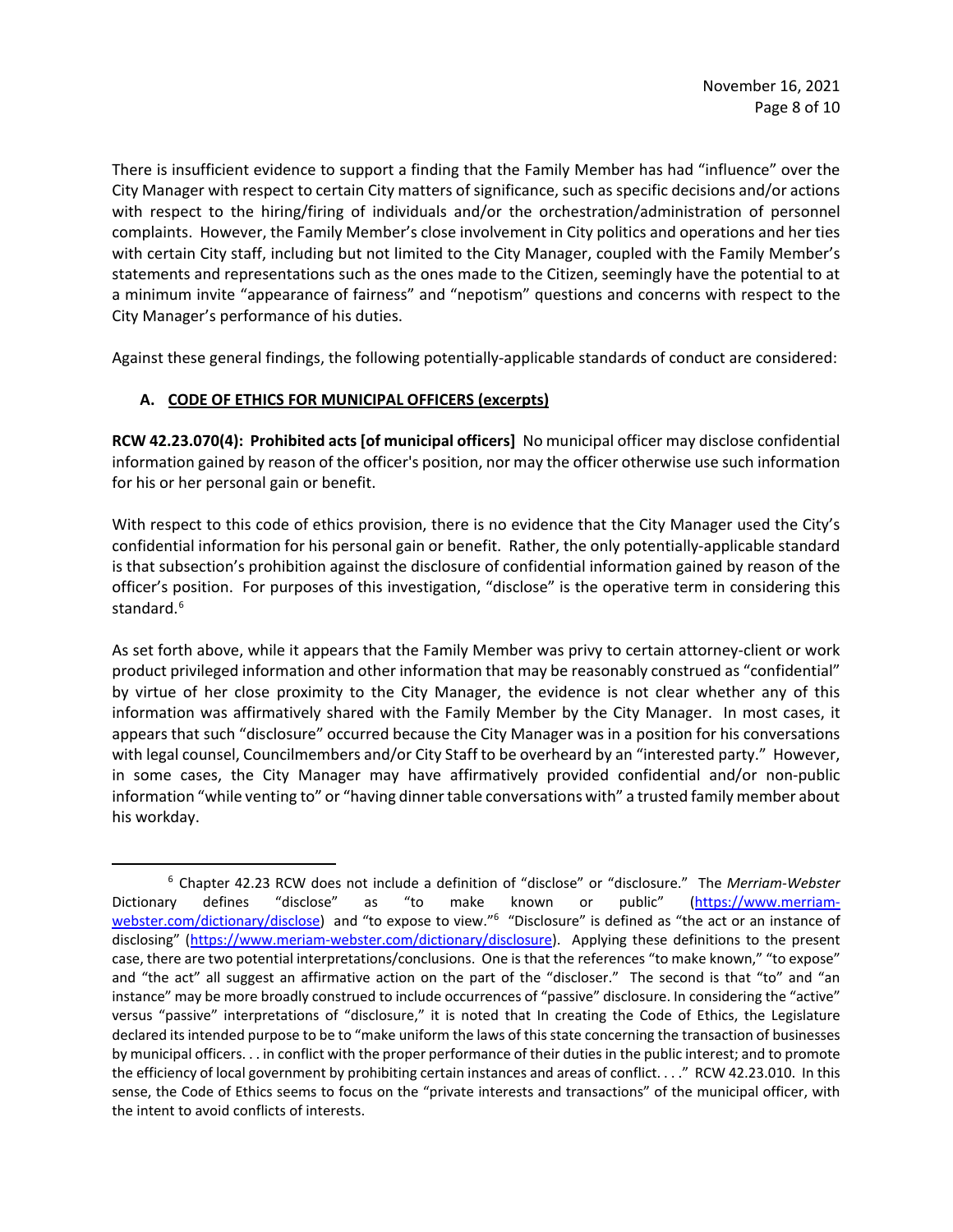Given the apparent spirit of the Code of Ethics to prohibit municipal officers to use their public office for personal gain or interests, it is this investigator's assessment that the facts surrounding the City Manager's sustained "disclosures" do not rise to the level of a violation of RCW 42.23.070(4); however, this is made with the reservation that a different reading of that statute could support a finding that that statute broadly prohibits any disclosure of confidential information gained by reason of the officer's position.

# **B. THE CITY'S EMPLOYEE HANDBOOK**

In addition to the statutory code of ethics, the City of Sammamish Employee handbook includes certain policies regarding the protection of City information:

**Policy 7.7 Confidential Work Product:** Work product related to the operation of the City<sup>7</sup> shall not be removed from the premises *or disclosed to third parties* without proper authorization. . . . (Emphasis added).

The same analysis applied to the Code of Ethics above may be similarly applied to Policy 7.7. The term "disclosed," as used in that policy, may also be read to suggest either an active or passive disclosure. However, Policy 7.7 does not have the same stated purpose of the Code of Ethics. In this respect, the focus of Policy 7.7 appears not to be on preventing "conflicts of interest" but rather the protection of "confidential information."

Adopting the "active disclosure" interpretation again suggests that the City Manager did not "disclose" privileged information; however, it appears likely that, in "venting" or having "dinner table conversations" with the Family Member, the City Manager likely "disclosed" City information that may be reasonably construed as being "confidential."

**Policy 12.1 Expressly Prohibited General Conduct:** Employees are expected to conduct themselves in an appropriate, professional manner. Examples of behavior that is inappropriate and require immediate corrective action include, but are not limited to: . . . *Failing to maintain confidentiality of City information* (emphasis added).

The standard set forth in Policy 12.1 may be broadly construed to require employees to "maintain confidentiality of City information." As outlined above, the evidence supports a finding that the City Manager at a minimum failed in certain cases to appropriately safeguard City privileged and confidential information. Accordingly, one may reasonably conclude that the City Manager engaged in "inappropriate behavior that "require[s] immediate corrective action" under Policy 12.1.

This investigator does not offer any opinion or assessment as to the "severity" or "egregiousness" of the City Manager's "disclosures" or "failure to maintain the confidentiality" of the City's confidential

 $7$  Policy 7.7's reference to "work product related to the operation of the City" has a broad connotation that does not appear to be limited to privileged work product created or obtained in anticipation of or preparation of litigation.